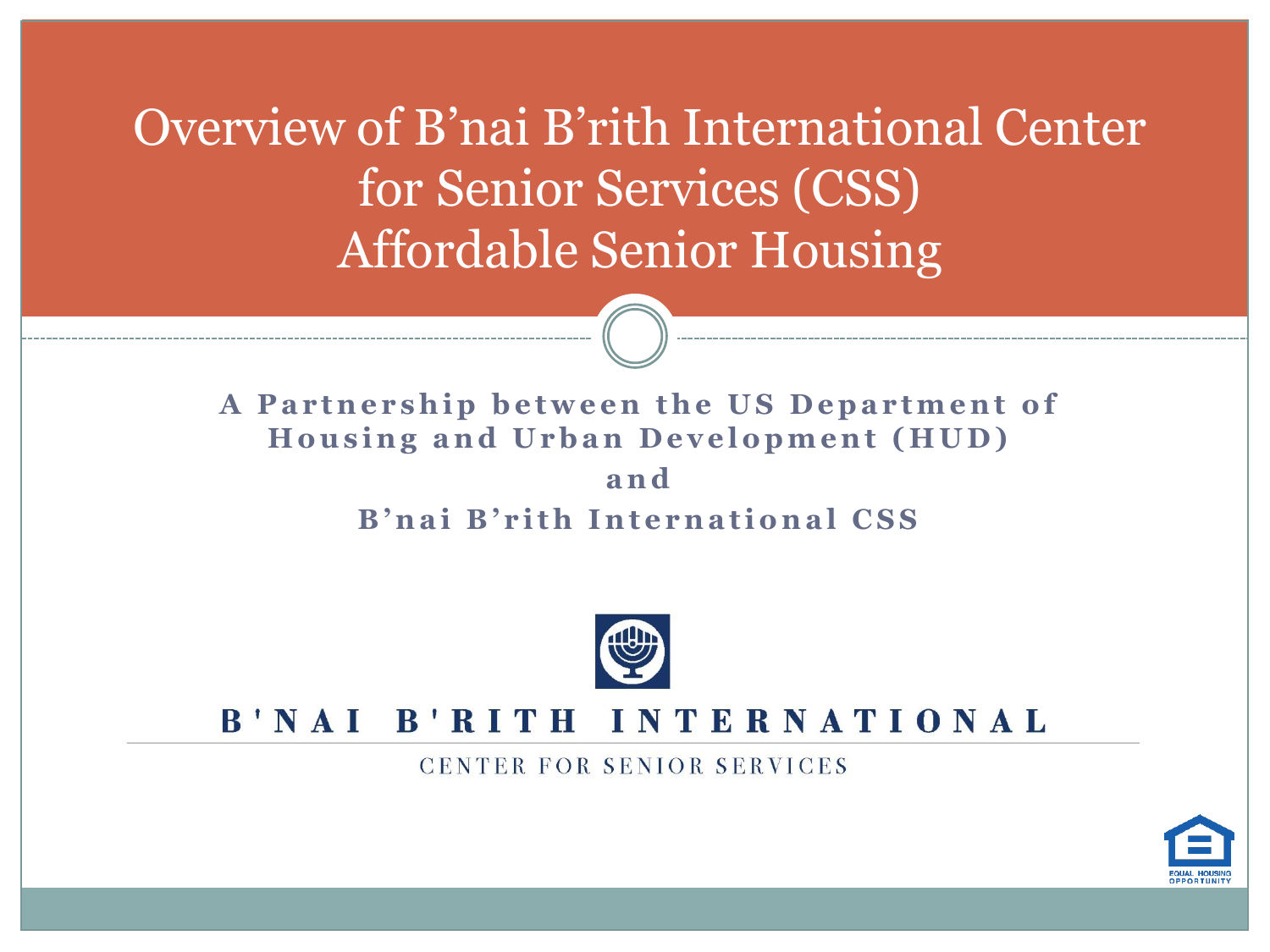#### HUD Affordable Senior Housing

- A public-private partnership with non-profits and the Department of Housing and Urban Development (HUD)
- Established under the Housing Act of 1959
- Enacted to allow seniors to live with dignity and independence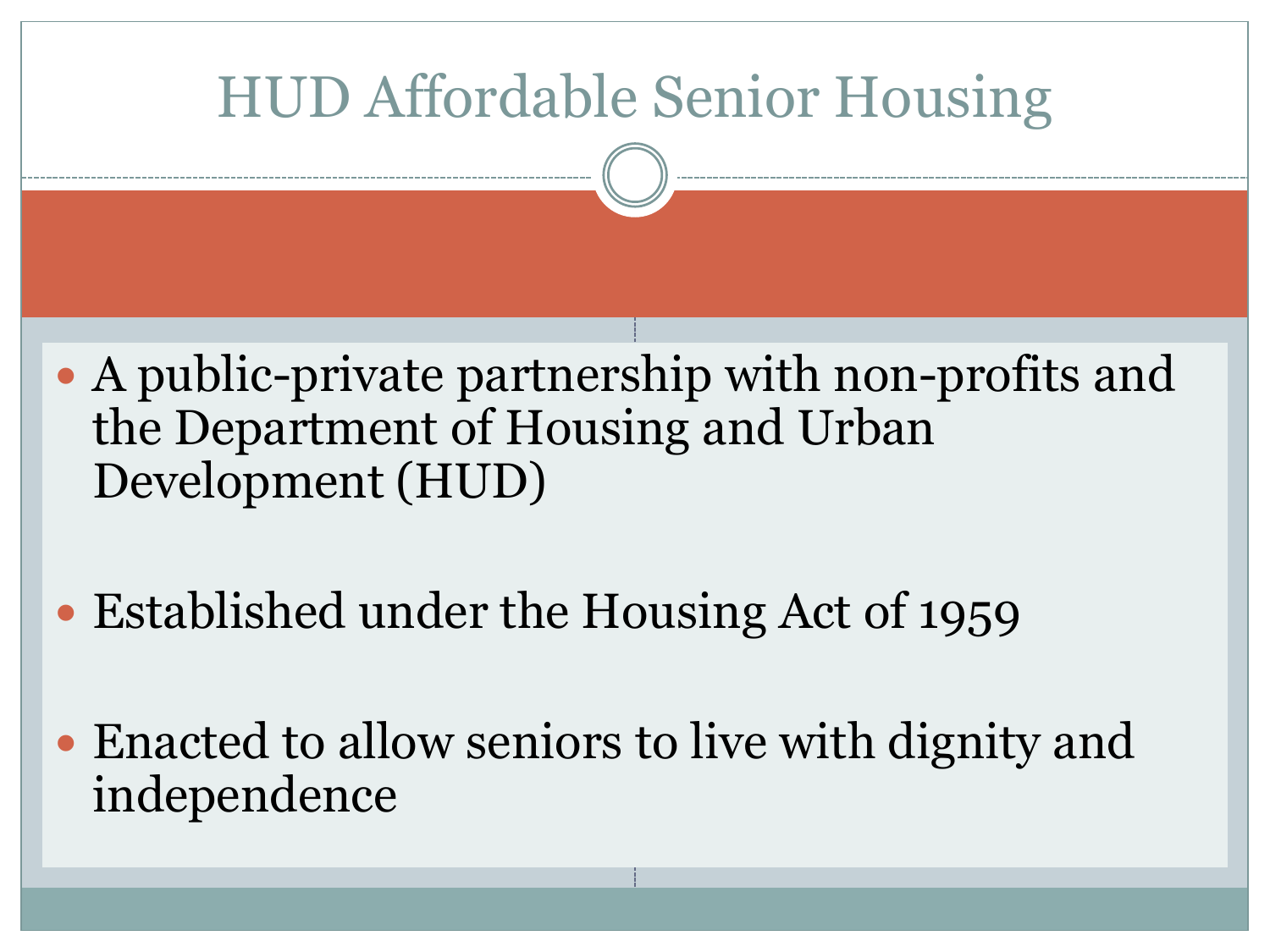# Eligibility & Rental contribution

- Individuals must be at least 62 years old
- Residents pay 30% of their adjusted income towards a rental contribution
- The difference between this contribution and a building's market rent is made up by a subsidy from HUD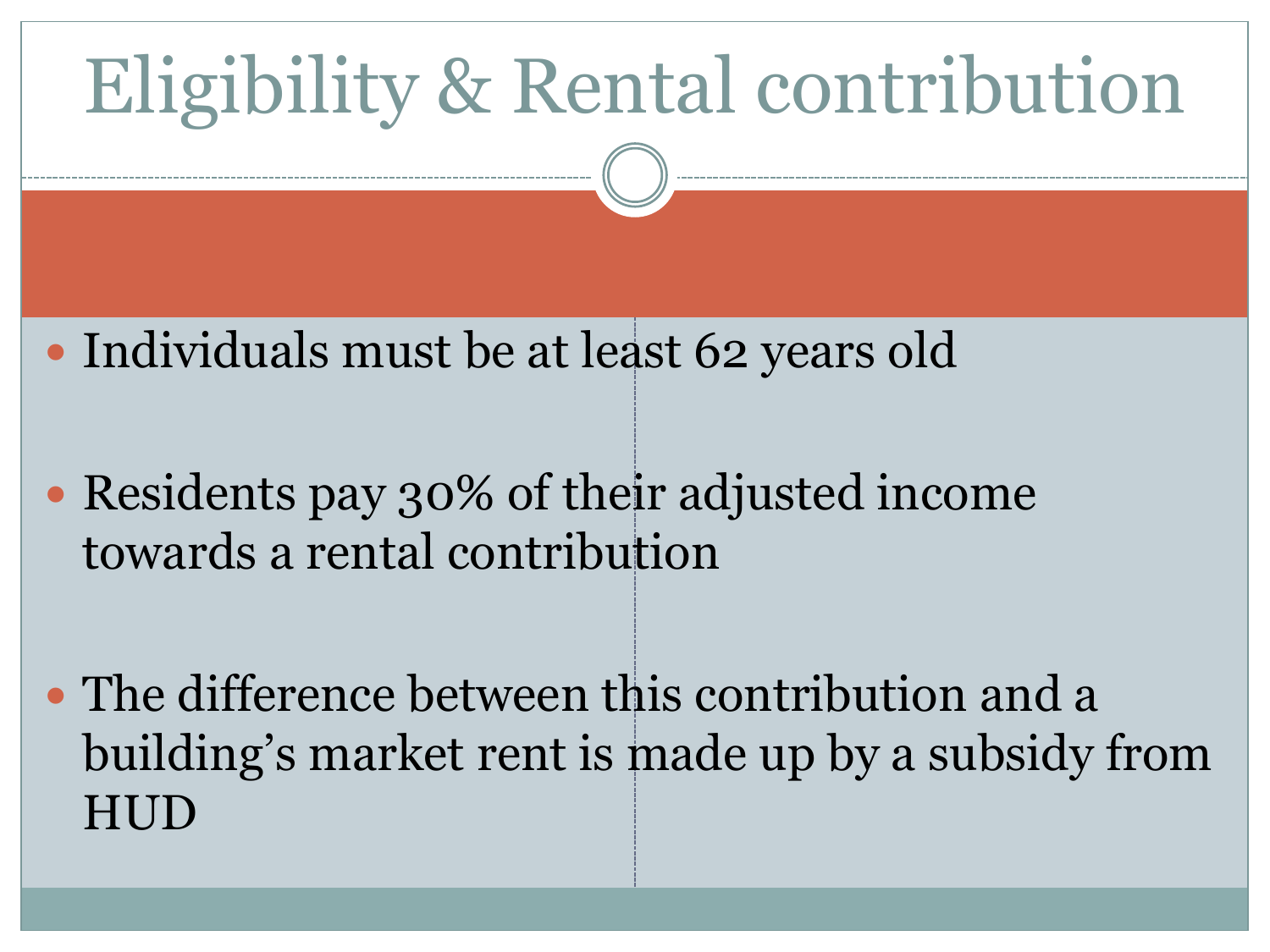# CSS Resident Relationship Graph



- 
- •Management/Staff
- •Residents

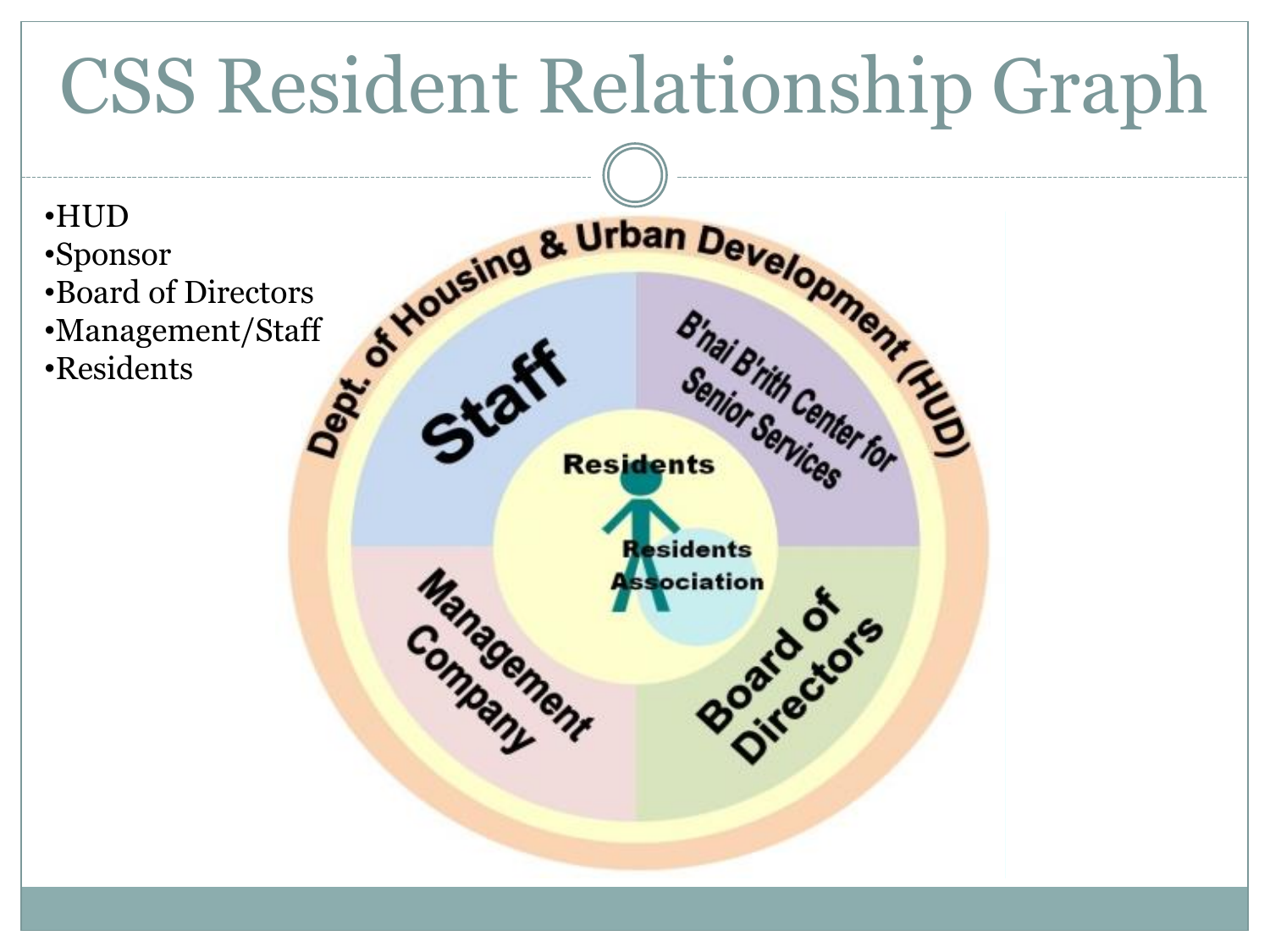#### CSS Senior Housing background

- Largest national Jewish sponsor of HUD subsidized senior housing in the U.S.
- Received 37 funding awards in 28 communities
- First building in Wilkes Barre, PA opened in 1971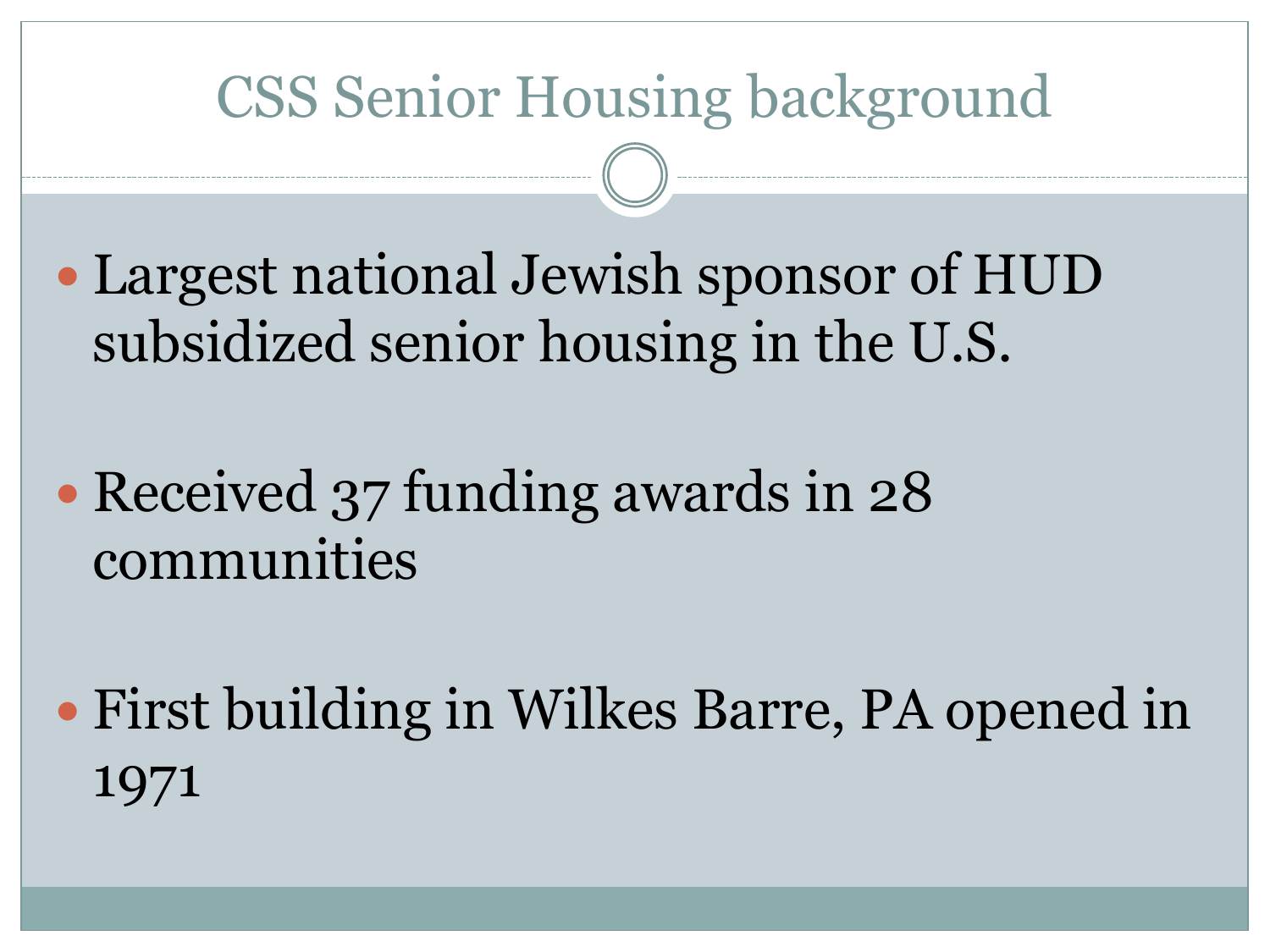#### CSS Housing locations

- Allentown, PA
- Boston, MA
- Bronx, NY
- Chesilhurst, NJ
- Claymont, DE
- Deerfield Beach, FL
- Dothan, AL
- Flushing, NY
- Forth Worth, TX
- Harrisburg, PA
- Hot Springs, AR
- Houston, TX
- Marlton, NJ
- New Haven, CT
- Niskayuna, NY
- North Hollywood, CA
- Pasadena, TX
- Peoria, IL
- Reading, PA
- Scranton, PA
- Sheboygan, WI
- Silver Spring, MD
- South Orange, NJ
- St. Louis, MO
- Tucson, AZ
- Wilkes-Barre, PA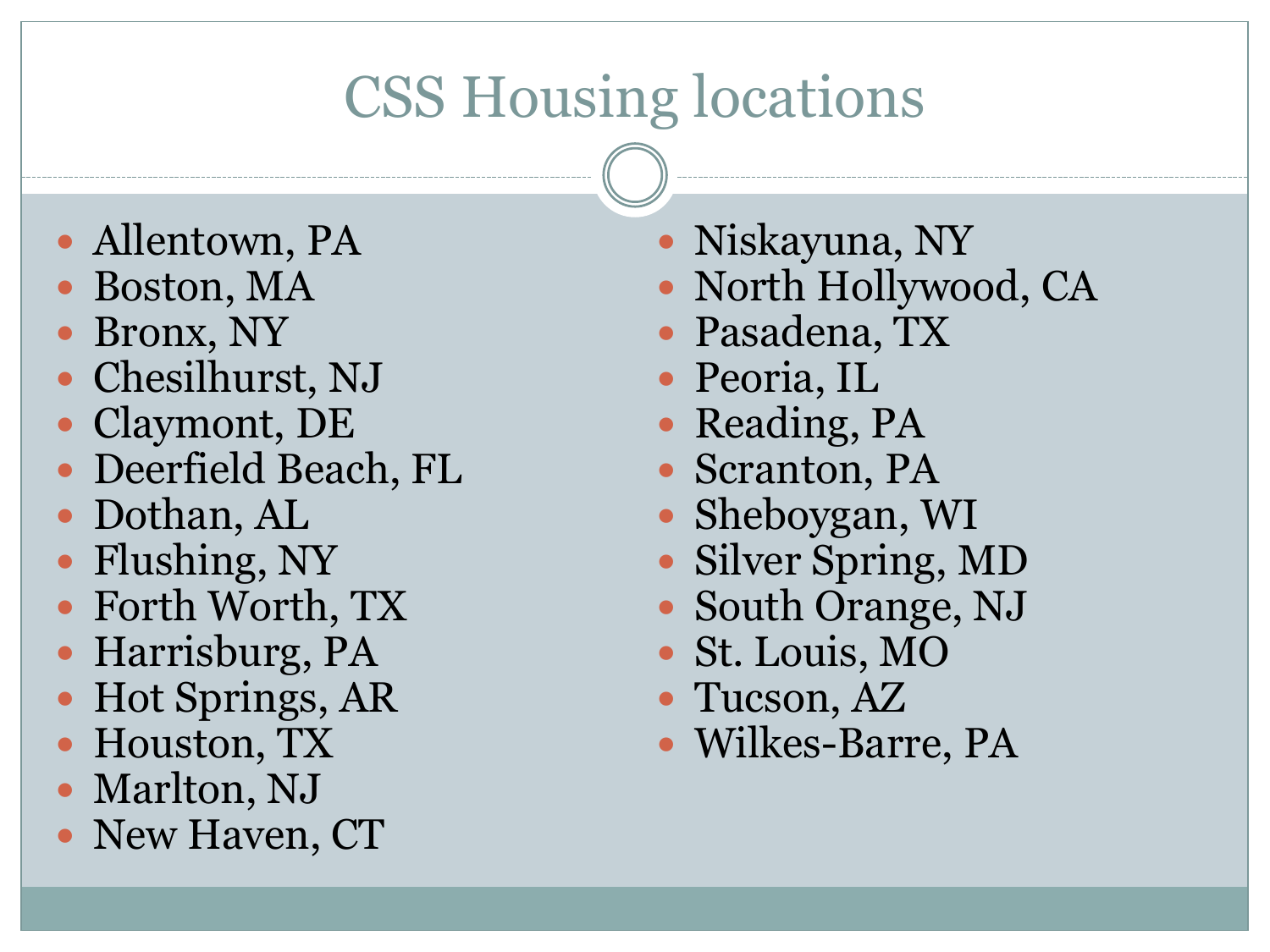# Map of CSS Housing

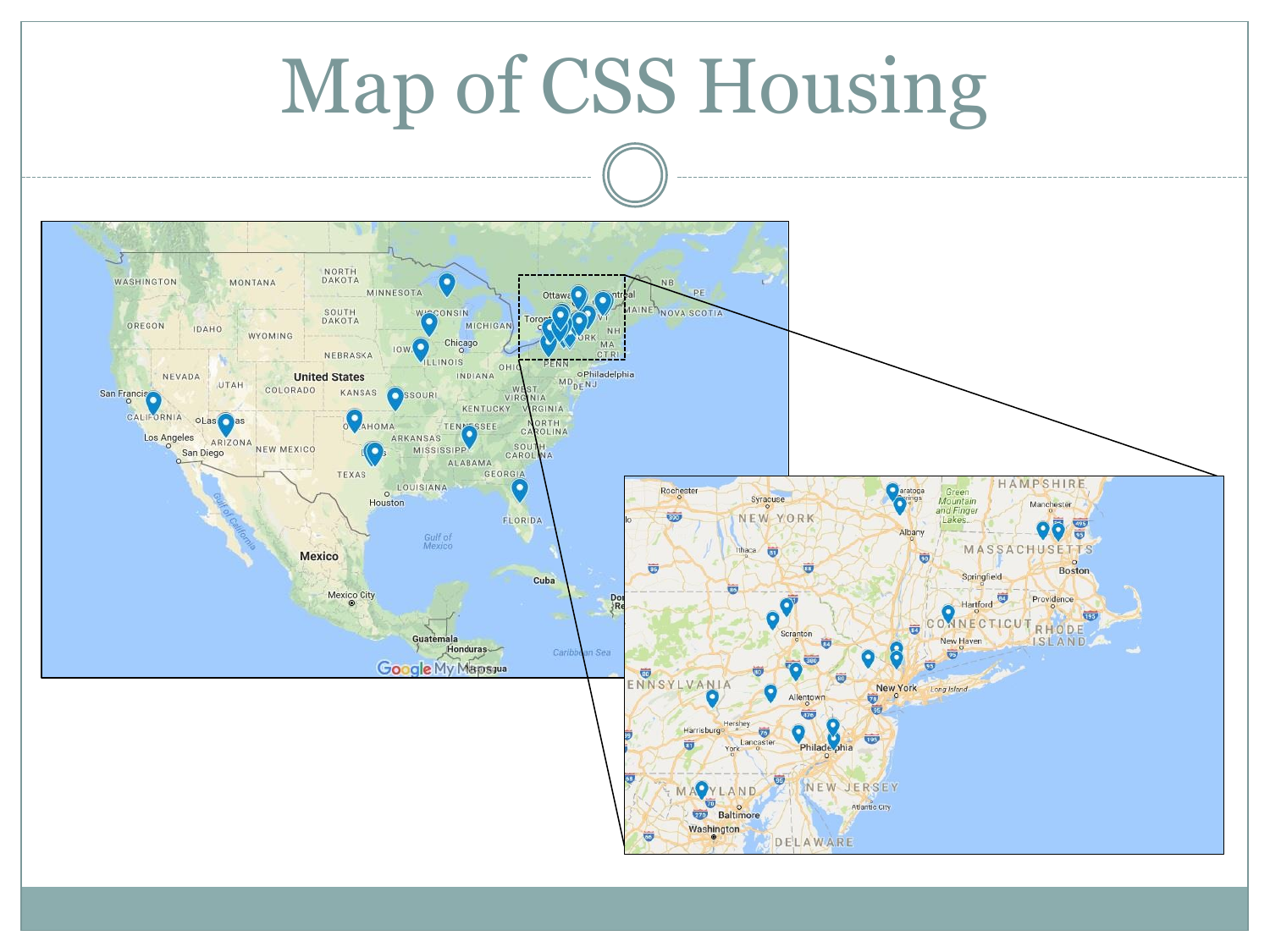# B'nai B'rith CSS sponsors approximately **4,500 units**, housing more than **5,000 residents.**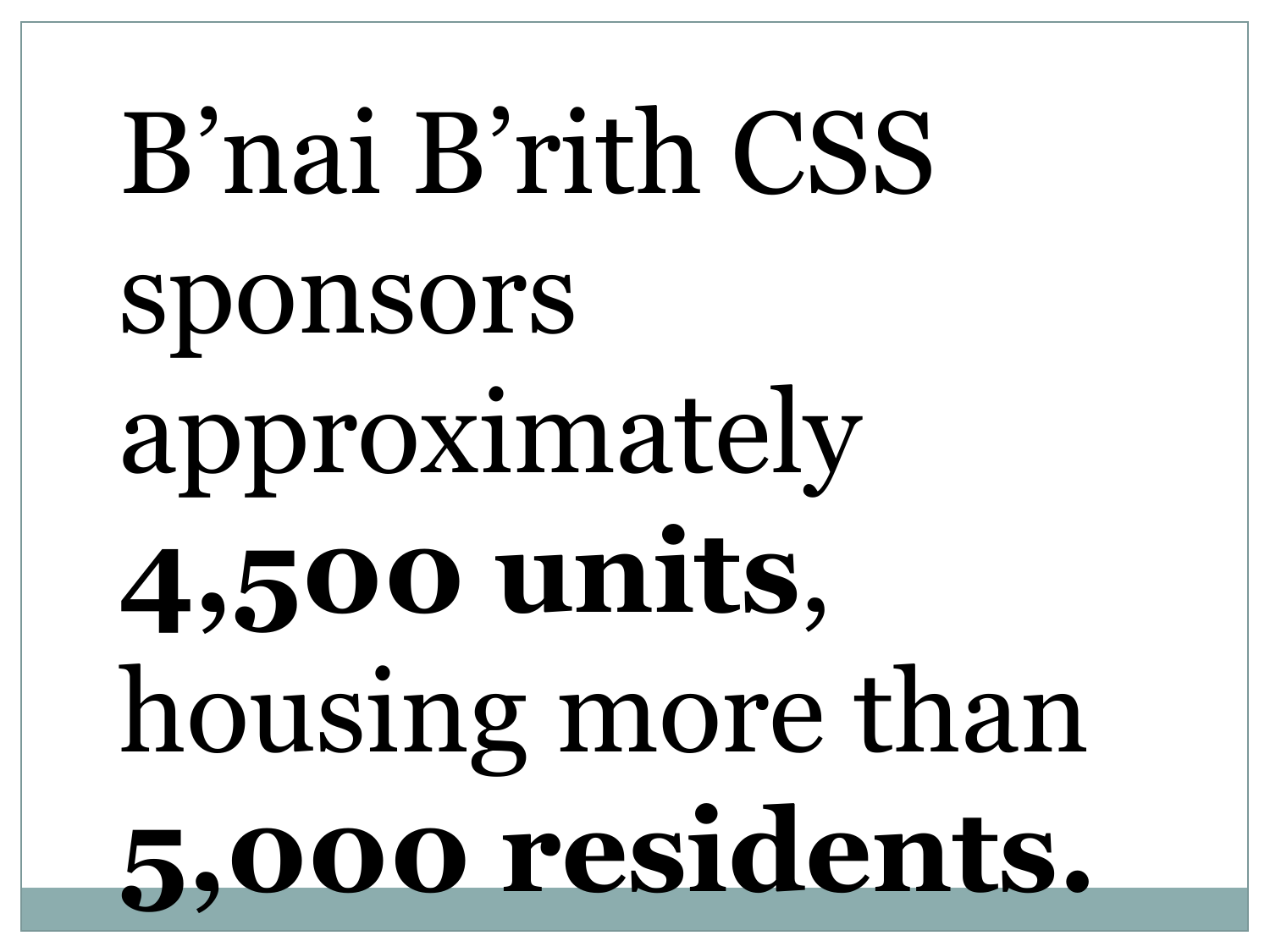# B'nai B'rith as a sponsor

- B'nai B'rith sponsors 38 buildings in 28 communities
- Through the B'nai B'rith International CSS, we are able to utilize our mission-driven approach to provide trainings, support, and oversight.
- B'nai B'rith buildings were brought together by local B'nai B'rith lodges. Many of these individuals went on to serve on the boards of directors overseeing the buildings.
- The mission of B'nai B'rith Senior Housing is to provide seniors with quality, affordable housing in a secure, supportive community environment, without regard to religion, race or national origin in order to maximize their independent and dignified lifestyle.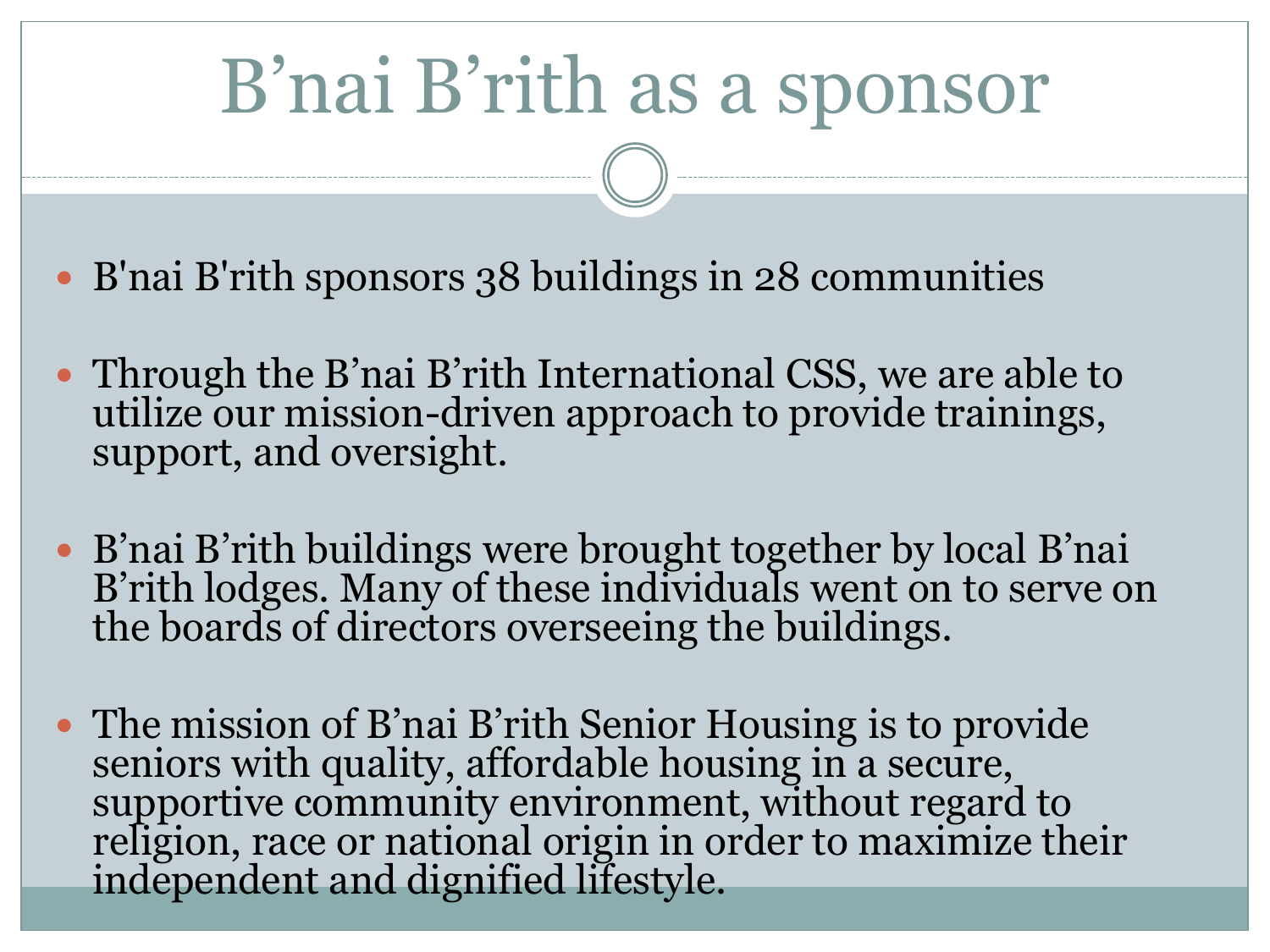# Center for Senior Services (CSS)

- Training for Management Professionals
- Training for members of Boards of Directors
- Training for residents of properties
- Federal Advocacy: Congress, HUD, other Federal Agencies
- National programs for Residents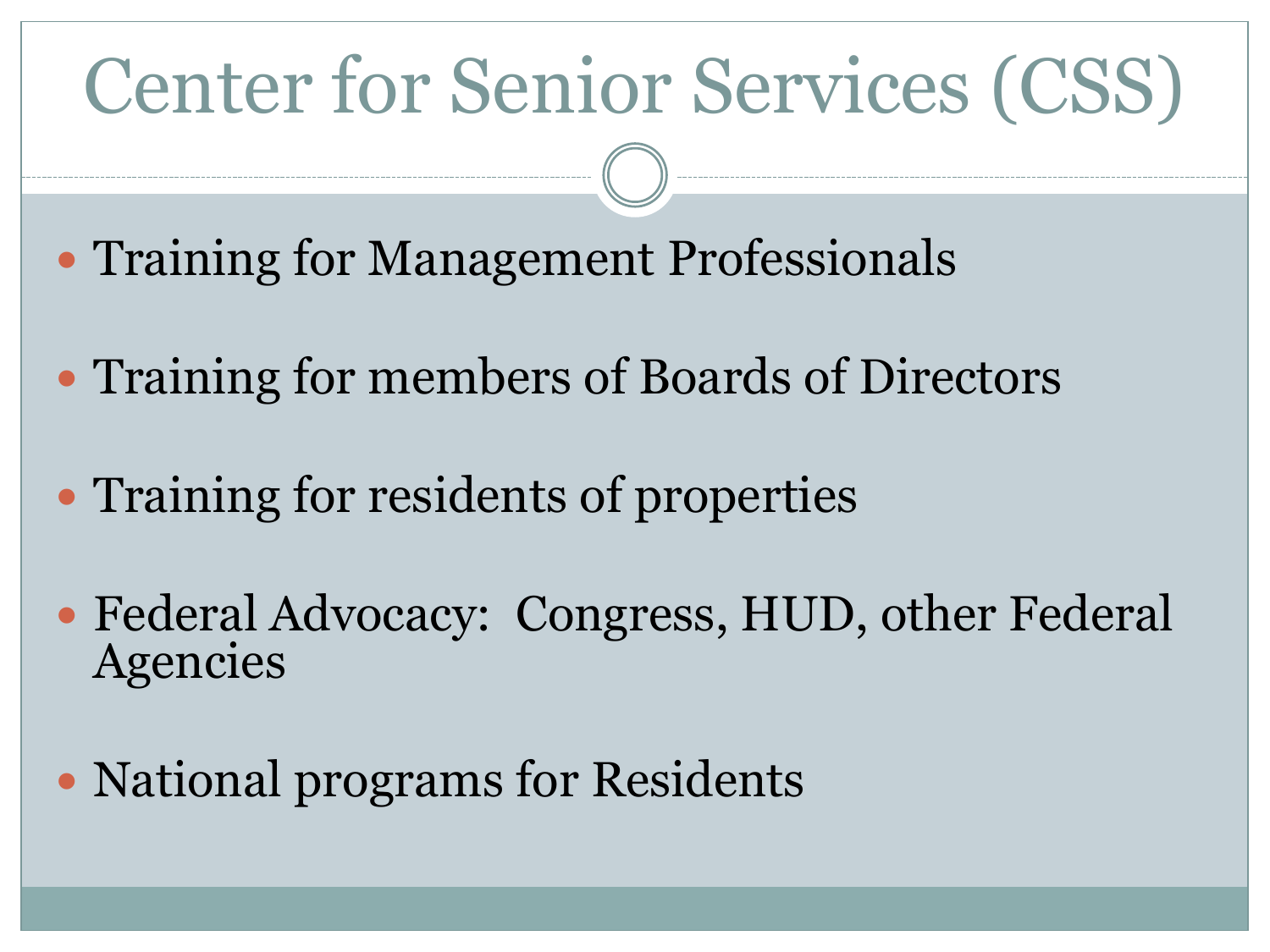# Board of Directors

- Each building is a 501(c)? non-profit corporation with a volunteer Board of Directors.
- The Board of Directors oversees the management of the building and fundraises on behalf of residents.
- Boards assure that the organization's mission and purpose is being accomplished and ensure that decent, safe, and sanitary housing is provided to the residents.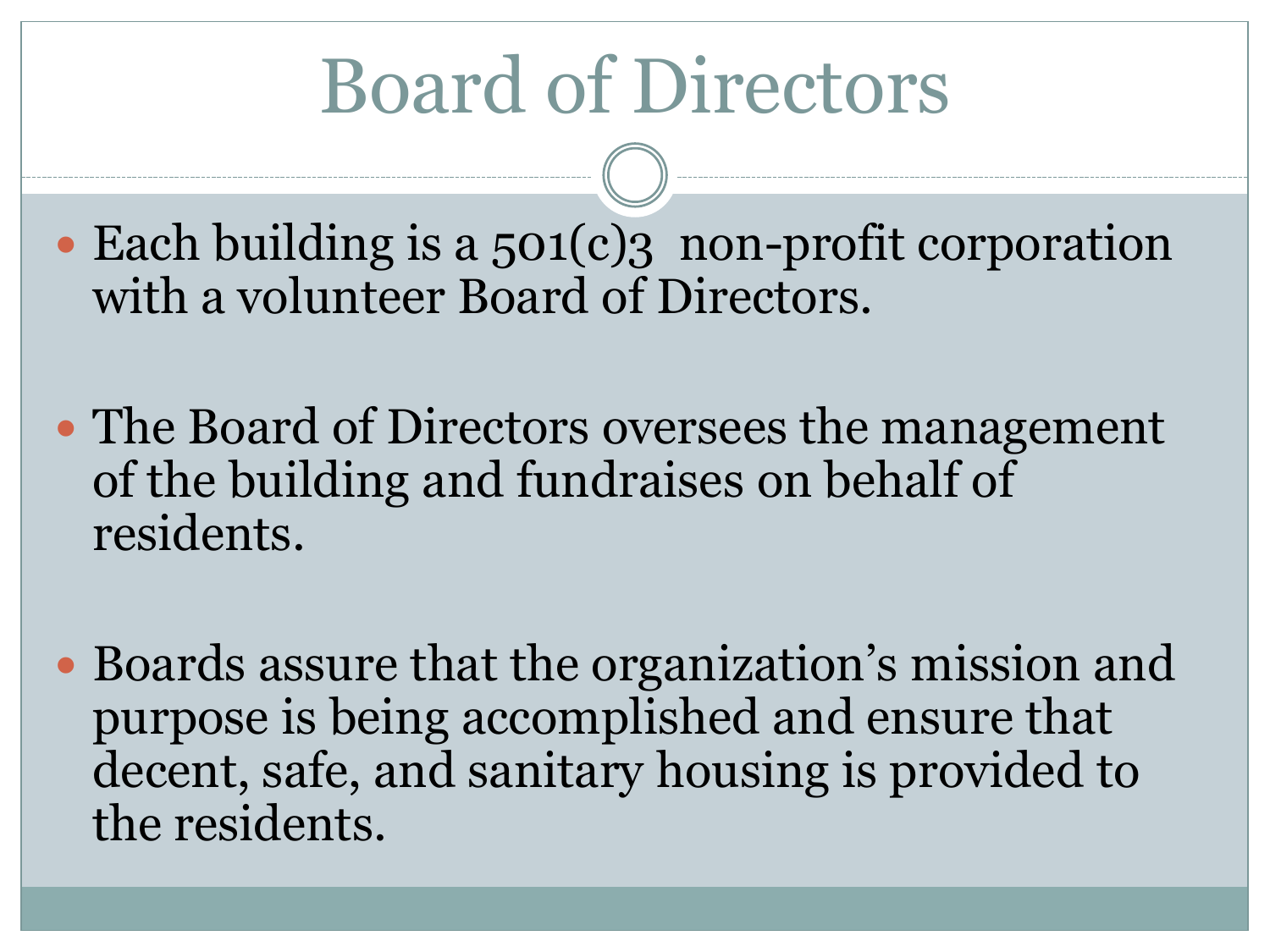# Management/Staff

- Each building is managed independently by either an Owner (Board of Directors) or Management Company.
- On-site staff is often comprised of:
	- a property manager
	- service coordinator,
	- maintenance person(s),
	- and support staff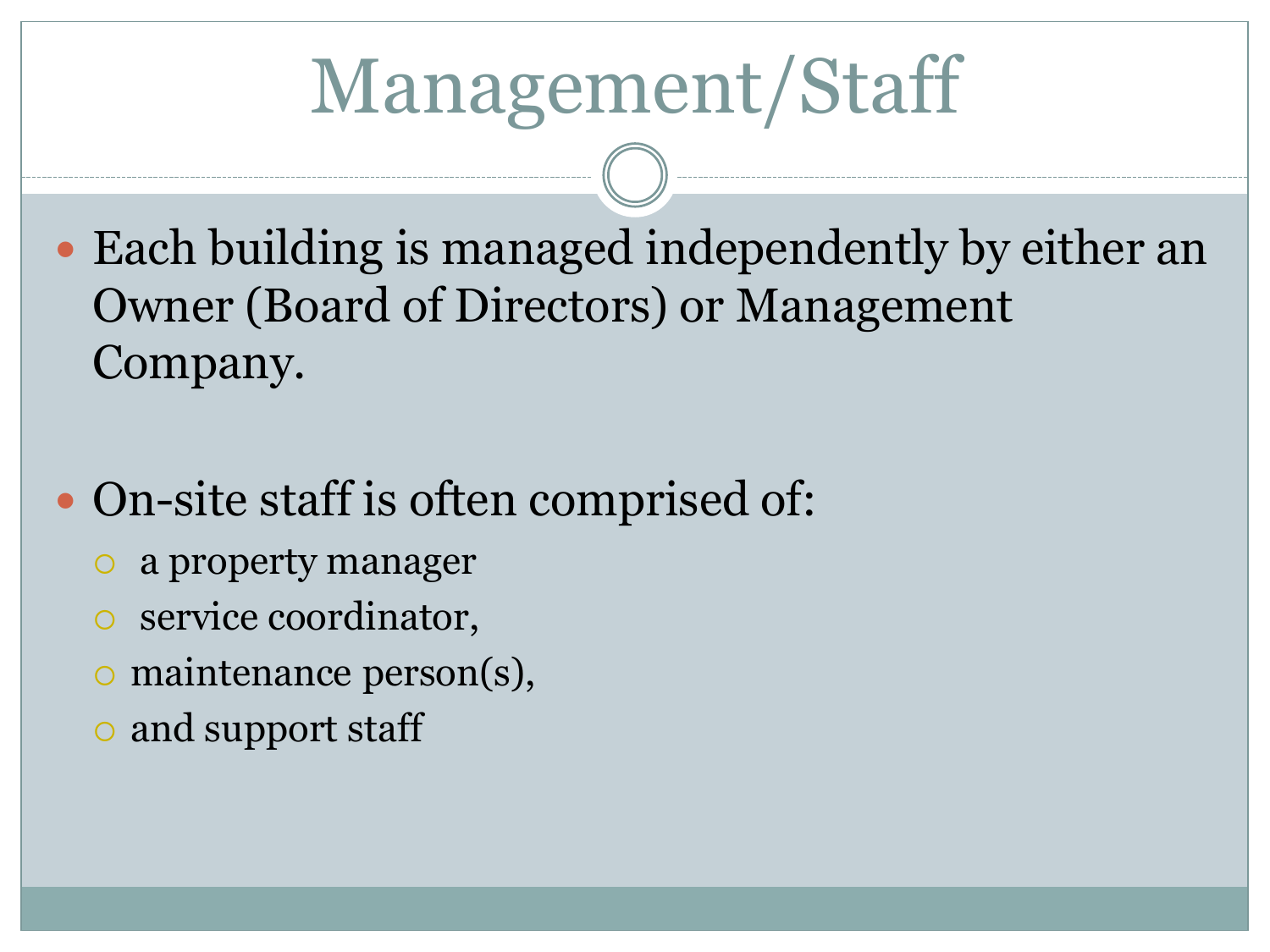### Management

#### • Manager

- Responsible for collecting rent, maintaining the safety and functioning of the property, keeping waiting lists, and filling vacancies.
- Oversees all building staff.
- Must comply with HUD's standards for the overall condition of the building and the well-being of residents who reside there.
- Oversees the annual eligibility recertification for each resident living in the building under program requirements. Residents must show proof of income and assets in order to maintain their rental subsidy.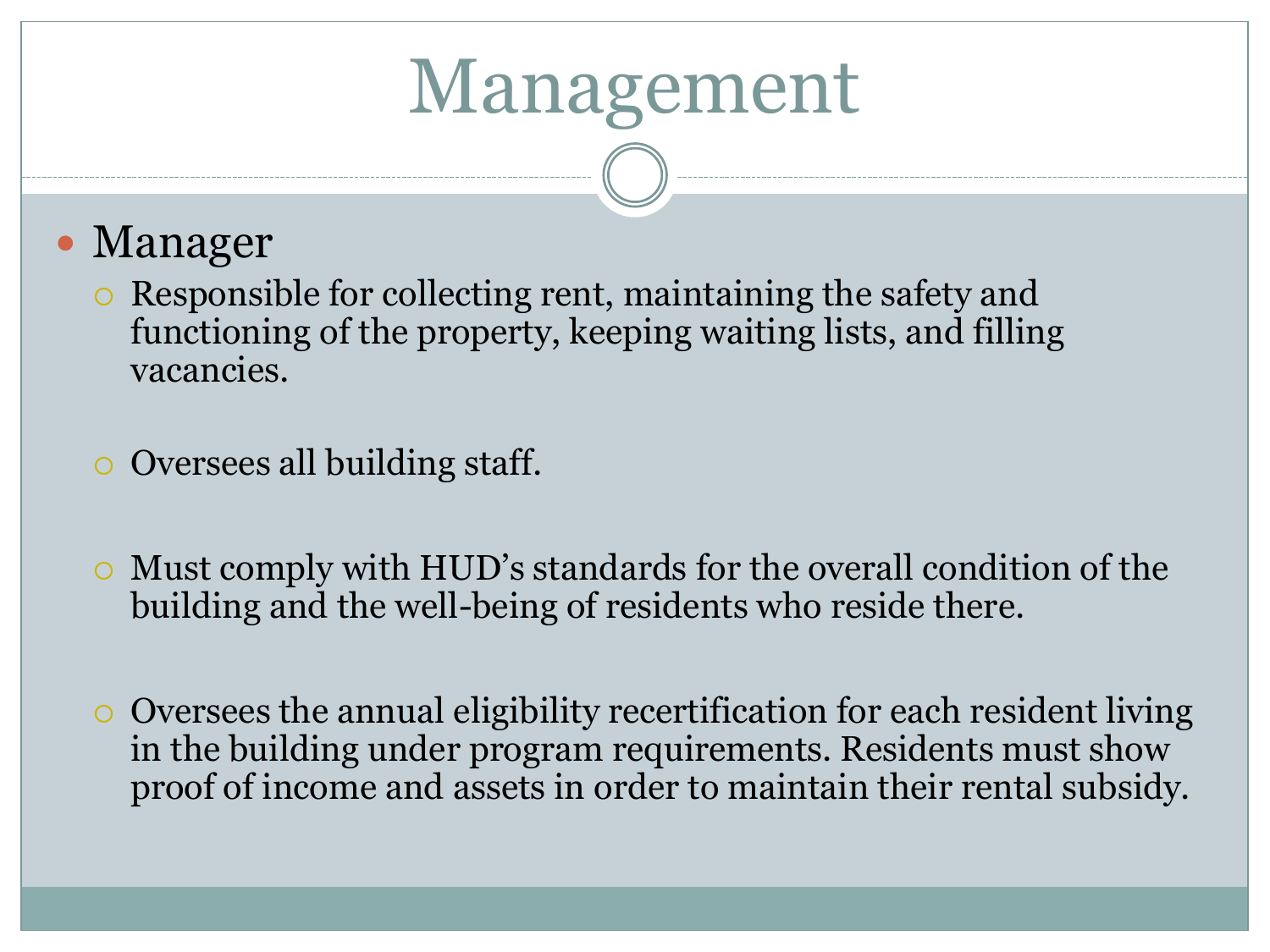### Service Coordinator

#### Service Coordinator

 The service coordinator (SC) is a social service staff person who is part of the project's management team.

 responsible for assuring that the project's residents, especially those who are frail or "at risk" of institutionalization, are linked to the supportive services available from community agencies to enable them to continue living in the project independently.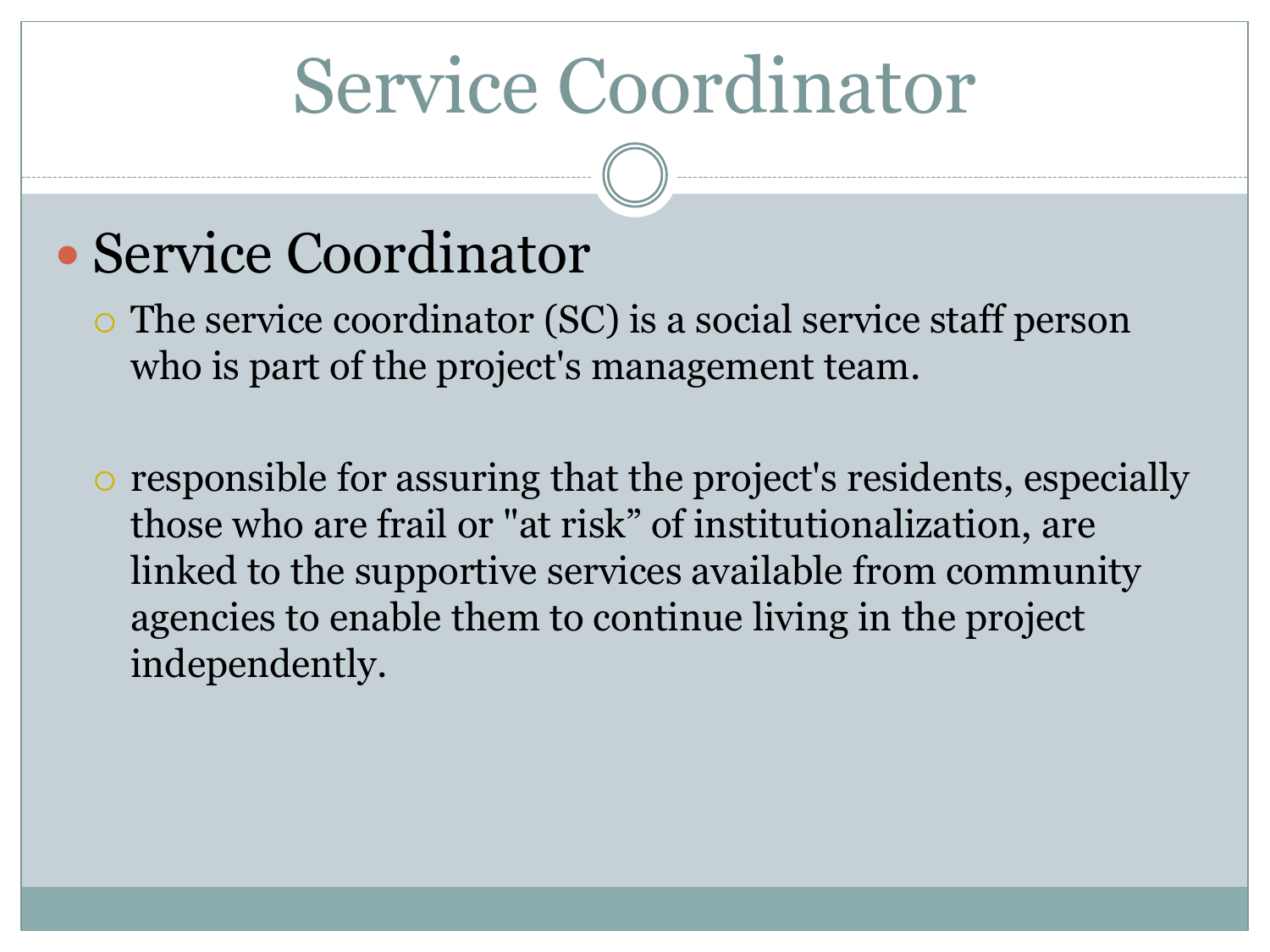# Residents Rights

According to HUD, residents have the right:

- To live in decent, safe and sanitary housing
- To have repairs performed in a timely manner
- To be given reasonable notice, in writing, or any nonemergency inspection or other entry into the apartment
- To protection from eviction except for specific causes stated in the lease
- To request that rent be recalculated if income decreases
- To access to their own tenant file
- To compliance with Fair Housing/nondiscrimination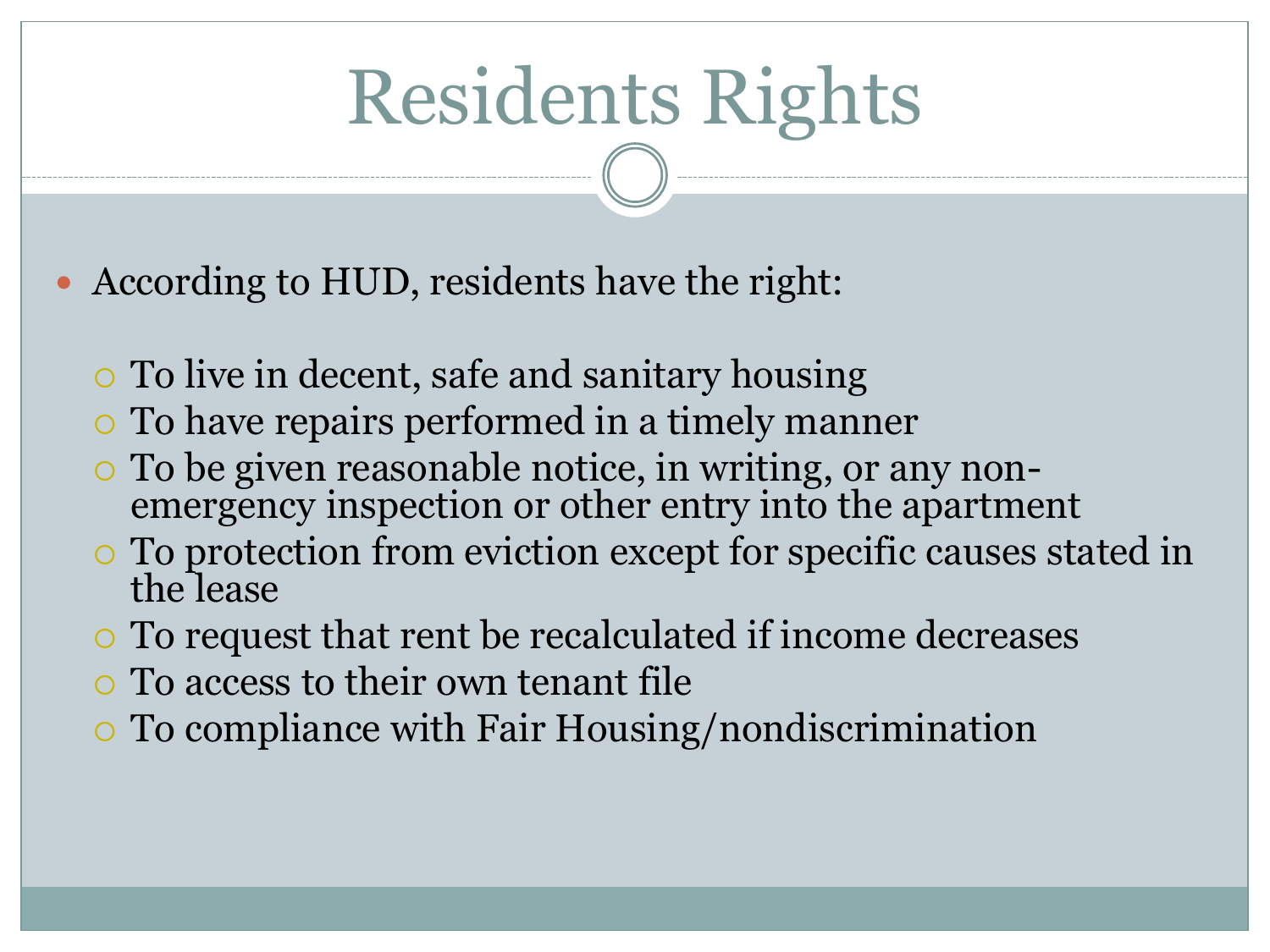#### Residents Responsibilities

According to HUD, residents have the responsibility to:

- Comply with rules and guidelines that govern the lease
- Paying the correct amount of rent on time
- $\circ$  Providing accurate information to owner/management during the certification/recertification process
- Reporting change in income in a timely manner
- Conduct that does not disturb neighbors
- Not engaging in illegal activity in the apartment or common areas
- Keeping the apartment reasonably clean, free of clutter and fire hazards
- Disposing of garbage & waste in the proper manner
- Reporting maintenance issues to management